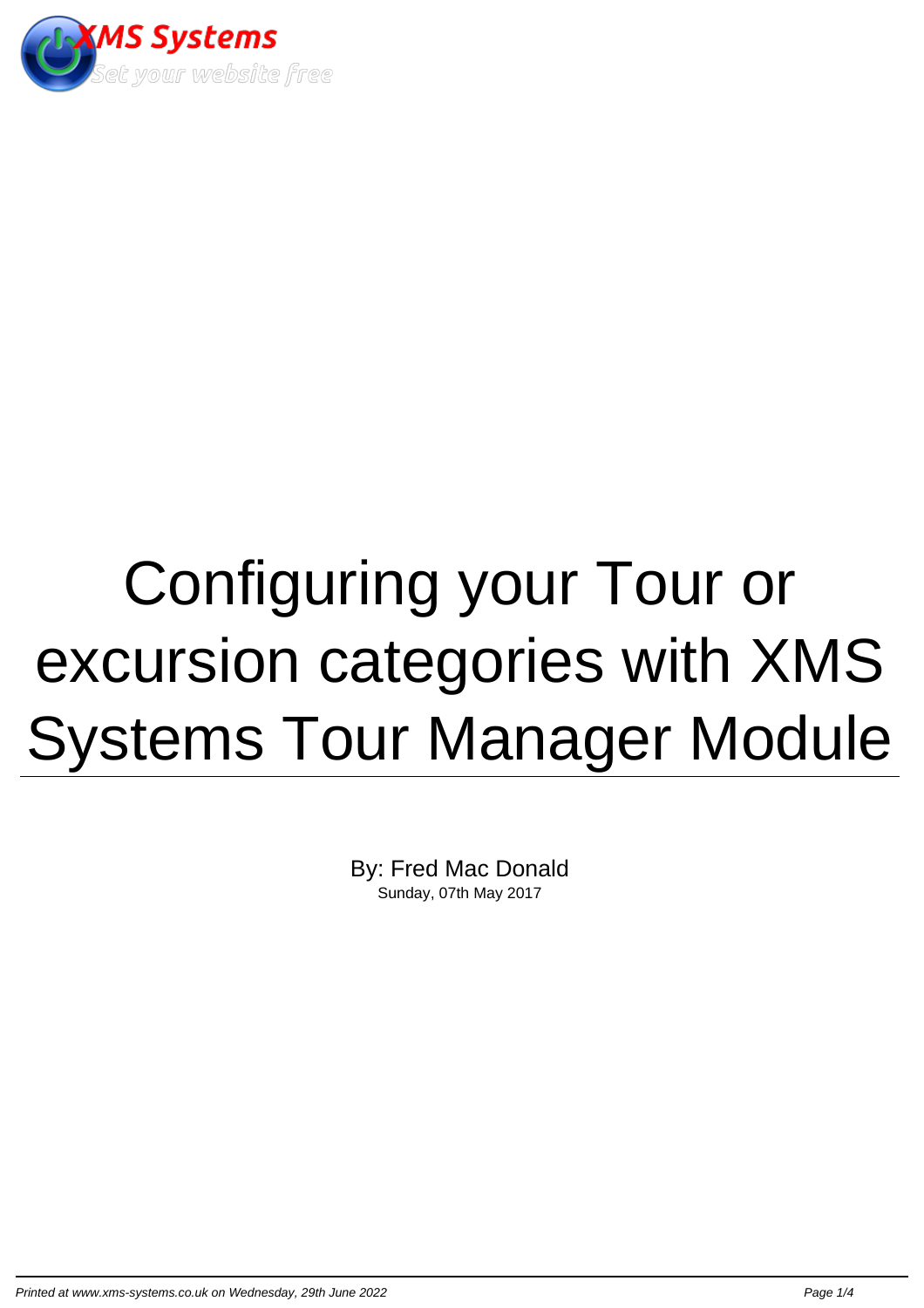## **Tour Categories**

**Log into your website and go to Admin > Site Dashboard > Website Configuration > Installed Modules > Tour Defaults**

Scroll down the page to get to the tour categories section

**Click add at the bottom to add a category and/or click edit to edit an existing category.**

- 1. Enter a short descriptive name for the category
- 2. Setting a category to "Visible: No" will hide the category and all related tours from your website.
- 3. Upload a category Image (resize the image to a reasonable size before you upload it.)
- 4. Set "Display Image" to "Yes" if you want to display the image on the page listing all your tours belonging to this category
- 5. Enter a description for this category that will be used on the search engines.
- 6. Add a description of the category. If you set "Display Image" to "No" in point 4, your description will span the width of the page

Your Tour Categories will be displayed as in the image below. This leads to the "Tours per Category" Pages

**Tours per category with "Use Image" set to "Yes"**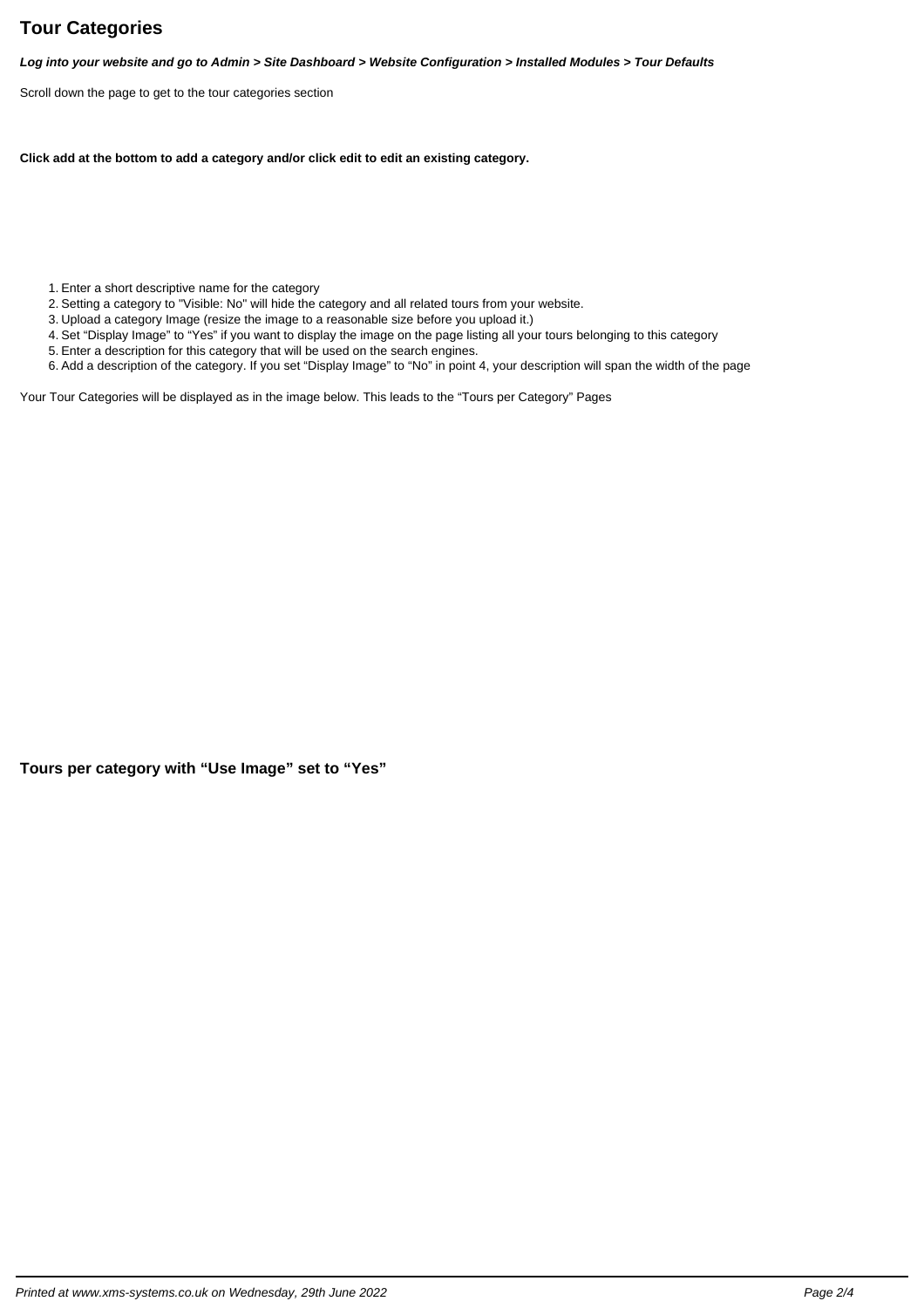## **Tours per category with "Use Image" set to "No"**

Note: The image slider in the screenshot is part of the content you going to add. (You have a template available for that)

## **Custom Tour Groups**

Custom tour groups will allow you to define any tour as "Include as custom" and assign it to a custom tour group.

All tours allocated to each custom group will be displayed on the "Custom-Tour"page like the image below.

**Note:**

Important to note that once you have decided on your category names to not come back and change them. The actual name is used as the category page